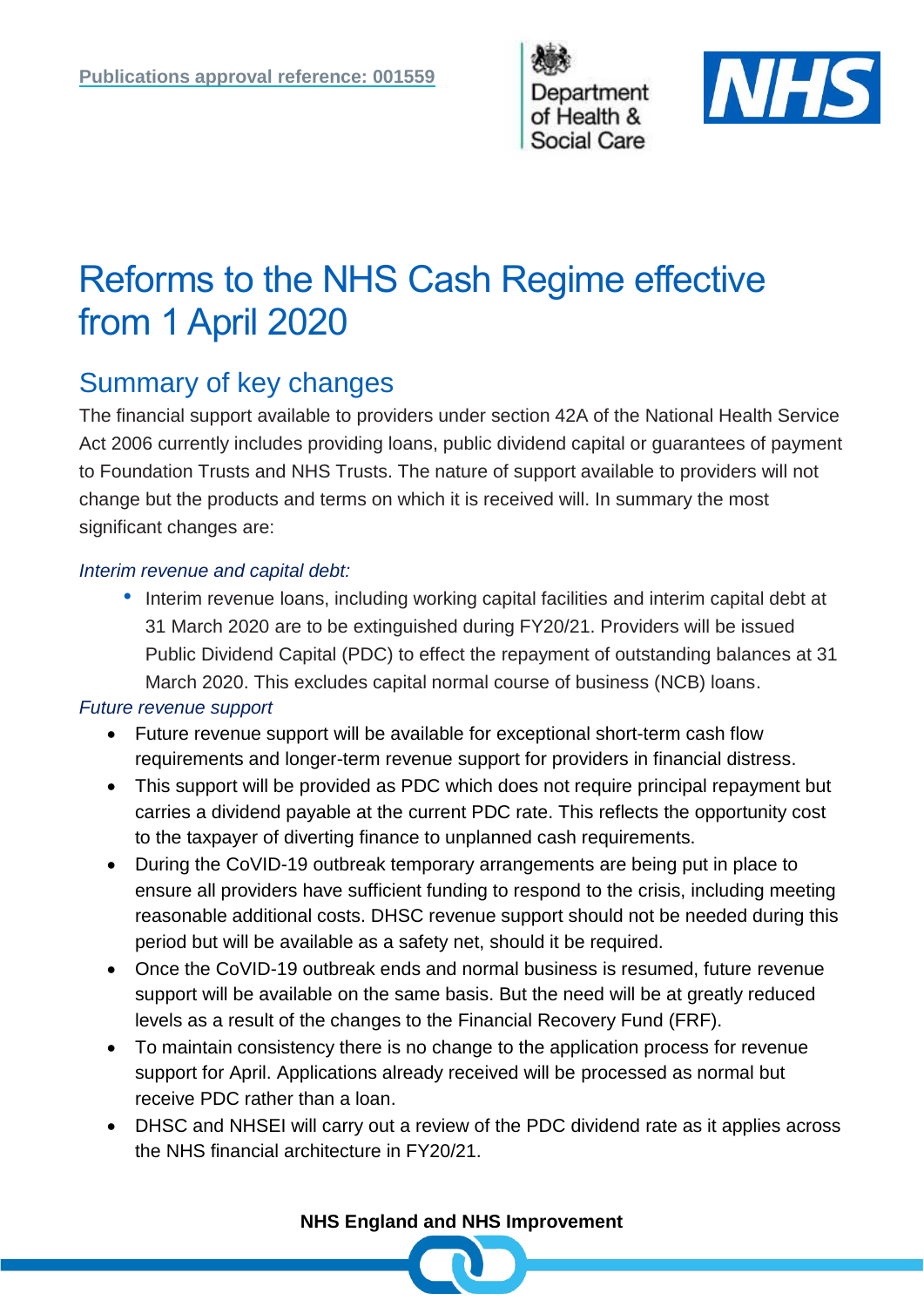#### *Future capital support*

- The capital regime will move to affordable capital envelopes being allocated to STP/ICS for local prioritisation of system driven operational capital expenditure. This will primarily be self-financed from the depreciation element of tariff and self-financed cash balances as an element of discretionary capital allocated to each system for the purpose of dealing with the most pressing maintenance needs for trusts that are cash constrained.
- An emergency capital allocation will be available for applications that meet the criteria. Applications must demonstrate urgent and essential capital expenditure that has been prioritised by their STP/ICS and NHSE/ I regional team but are unaffordable to individual organisations. Where accepted, applications will receive PDC. This is a temporary measure intended to be phased out over a number of years as the sector returns to financial balance.
- PDC will be issued to providers for all genuinely additional capital expenditure driven directly by the CoVID-19 response and this will be on top of affordable capital envelopes.
- Finally, there remains the possibility for providers to receive a capital loan from DHSC. However, this facility will be by exception and the provider must demonstrate that it is clearly affordable within the ICS/STP envelope through guaranteed underspends from other providers across the area.

#### **Historic Debt**

Interim revenue support, including working capital loans and interim capital support loans will no longer be issued to providers. In order to reset the wider financial architecture and simplify the system, interim revenue debt, working capital loans, and interim capital debts at 31 March 2020 will be repaid with new Public Dividend Capital (PDC) issued by DHSC in FY20/21. Effectively this will extinguish liabilities due to DHSC from providers. Normal course of business loans remain repayable in line with current practice.

This will remove over £13bn in loan principal from provider balance sheets, as well as outstanding interest, knocking down a sizeable hurdle and giving all providers a headstart on the path to financial sustainability. In the future, valuable cash that would otherwise have been needed to repay past liabilities, will be freed up to maintain vital services and selffinance more capital investment.

- The effective date of the transaction to repay the loan will be 30 September 2020.
- All loans will be frozen at 31 March 2020 and interest payments will cease from that date.
- Amounts due for loan principal and accrued interest will be calculated and reconciled to provider's audited financial statements for the year ended 31 March 2020. PDC in the equivalent amount will be issued to providers alongside an MoU to be repay the loans on 30 September 2020.
- We do not expect any adjustment to balance sheets at 31 March 2020 or opening balances as a result of this change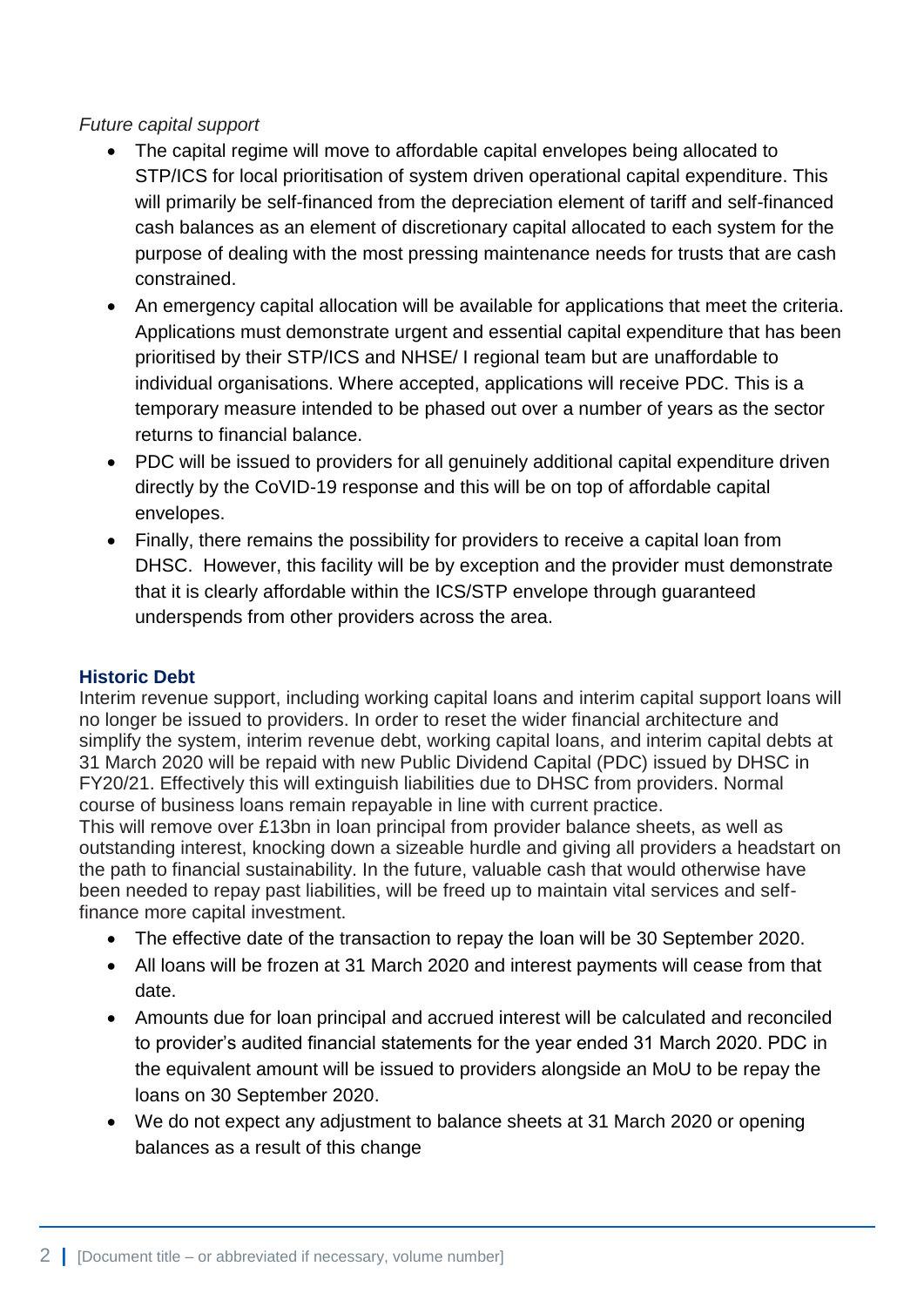- The national top-up payment for Covid-19 arrangements during the outbreak and allocation of FRF income once business as usual is restored will be adjusted so the revenue impact of the debt write off does not create a revenue gain or loss.
- Providers will want to consider appropriate disclosures with their external auditors.

#### **Future revenue support**

Future revenue support will be available for demonstrable short-term cash flow requirements and longer-term revenue support for providers in financial distress as PDC. Revenue support provided by DHSC has been harmonised with the wider revenue regime and will be available both during and following the CoVID-19 outbreak.

*Longer-term revenue support (after CoVid-19 arrangements have ceased):*

After the end of the current exceptional financial arrangements due to the CoVid-19 outbreak and given changes to the Financial Recovery Fund set out in the NHS Operational Planning and Contracting Guidance for 2020/21 published in January, the need for longer-term financial support will be rare and should only arise in exceptional circumstances. Where the need arises revenue support will be provided as PDC. This recognises that any provider with a requirement for revenue support must be facing exceptional financial difficulties and therefore the need and the timeframe for provider recovery plans in the large majority of cases is highly likely to be unknown or uncertain. Should a provider be confident of a time limited cashflow need of less than one year (for example a surplus provider with a specific cashflow timing issue), DHSC will consider requests from surplus providers for a repayable working capital facility with a low daily interest charge, but only where it is clear that this will be repaid in full.

Revenue support PDC will not require repayment however, a temporary dividend is payable which will be set at the prevailing PDC dividend rate, currently 3.5%. This represents the opportunity cost to taxpayers of unplanned cash made available to support providers. The dividend will apply for at least one year from the date the revenue support is drawn and will cease after one year (if a provider is and remains in surplus), or once a provider succeeds in reaching breakeven or surplus and no longer requires additional financial support (if a provider is currently in deficit).

- Future revenue support can be applied for monthly through the same route and on the same timetable as present.
- Successful applications will be required to sign a Memorandum of Understanding (MoU) as part of the application process. This will include standard and may include bespoke terms and conditions for receiving revenue support which will be notified to providers during the application process.
- For example, the Secretary of State may require the Board of a recipient Trust to agree to additional conditions linked to its operational management likely to include, but not be limited to, the use of particular procurement routes, commitment to implement best practice and agreement to other matters.
- To collect the PDC dividend providers in receipt of revenue support are required to add the value of revenue support PDC received to their net relevant assets value when calculating their PDC dividend.
- The value will be added in full to the PDC dividend calculation for a minimum of one year from the date it is drawn, or until a deficit provider achieves target surplus if longer.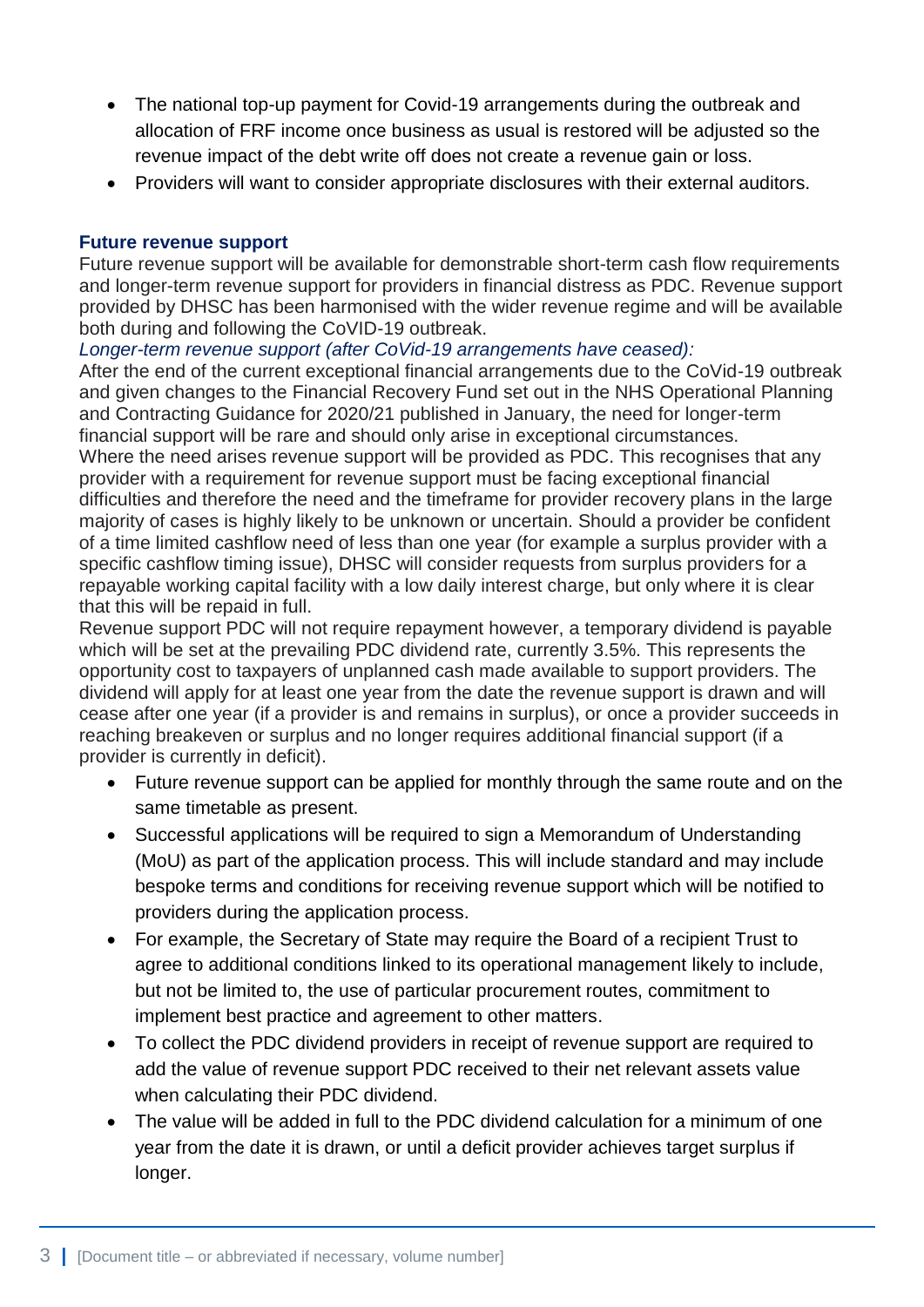- Revenue support is only available for the cost of urgent and essential revenue expenditure that cannot be self-financed. It cannot generate a net relevant asset and so will only be charged once. Any unspent cash held in GB facilities is not chargeable in the PDC calculation.
- No action will be needed until the first FY20/21 dividend payment. DHSC will issue an updated PDC policy ahead of this payment highlighting changes to the PDC calculation.

To maintain consistency there is no change to the application process for revenue support for April 2020. Applications have already been received will be processed as normal but provided as PDC under the new regime rather than interim revenue debt where they are approved. In the months that follow we will consider changes to simplify the application process however, we will only implement changes that reduce the administrative burden during the CoVID-19 outbreak.

DHSC and NHSEI will carry out a review of the PDC rate as it applies across the NHS financial architecture in FY20/21. This review will consider the impact of lowering the PDC rate against the benefits of doing so with the intention of making any appropriate changes for FY21/22.

#### During the CoVID-19 outbreak:

During the CoVID-19 outbreak providers will be funded through a block contract and national top-up payment with reimbursement for any genuinely additional CoVID-19 costs as set out in the letter from Simon Stevens to system leaders dated 17 March 2020 and subsequent guidance.

Block contract, national top-up payment and Covid-19 cost reimbursement during the outbreak will be backed by income from NHSEI. DHSC revenue support should not be needed during this period but will be available as a safety net, should it be required. Where historic interim and revenue debts are written off, the national top-up payment will be adjusted so that the revenue impact of the debt write off does not create a revenue gain or loss.

#### Following the CoVID-19 outbreak:

Once the system returns to business as usual providers will be expected to deliver a breakeven or surplus position. Providers currently in deficit will be expected to reach balance or agree an achievable financial improvement trajectory with NHSEI to make reasonable progress towards this goal before the start of each financial year. This is temporarily suspended for the duration of the CoVID-19 response but will be re-established once the threat has passed.

On return to business as usual the requirement for DHSC revenue support will be greatly reduced as a result of the complementary reforms to the FRF, which means that providers will be able to earn FRF income from NHSEI to cover planned deficits agreed before the start of each financial year with NHSEI.

Where providers meet planned levels of expenditure there will be no requirement for further revenue support even for providers in deficit and we expect a provider's Executive Board to manage their finances effectively within resources available to support agreed plans, and in accordance with the highest standards of public and parliamentary accountability.

Revenue support available from DHSC is a safety net, only to be called upon in the most exceptional circumstances. It is not for use as a business as usual finance facility or for convenience to supplement agreed plans.

#### **Future capital support**

The capital regime will move to affordable capital envelopes being allocated to ICS/STPs for local prioritisation of system driven operational capital expenditure. Full details are set out in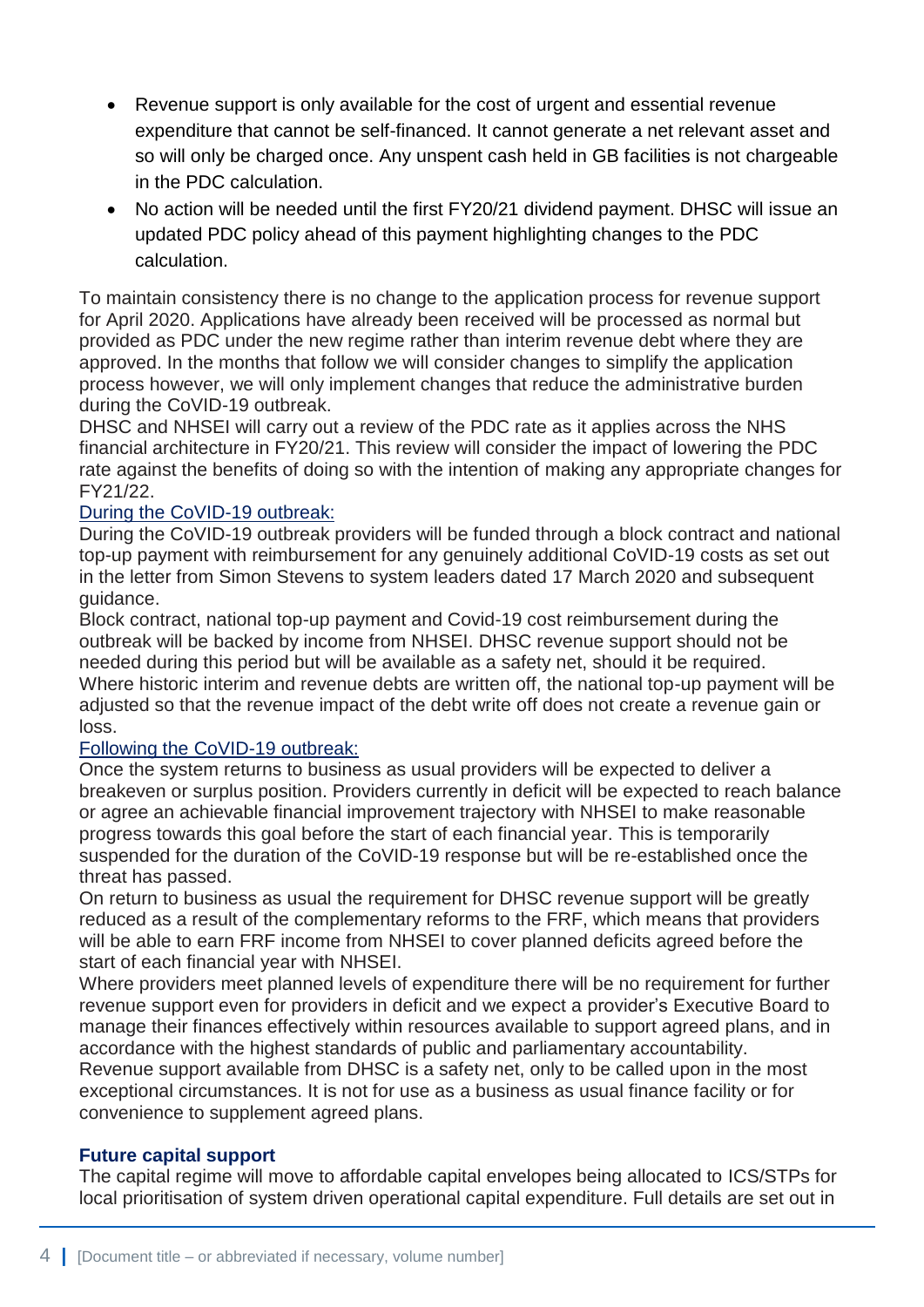the guidance on the capital regime. This will be self-financed from the depreciation element of tariff and cash on trust balance sheets as well as an element of discretionary capital allocated to each system for the purpose of dealing with the most pressing maintenance needs for trusts that are cash constrained.

For providers with urgent and essential capital expenditure that have been prioritised by their STP/ICS and NHSE/I regional team but are unaffordable to individual organisations, there is a limited emergency capital allocation. Applications to this facility will be supported with PDC where successful.

The emergency capital allocation is a temporary measure to aid providers with cash generation constraints afford urgent and essential maintenance. It is intended to be phased out over a number of years as the sector returns to financial balance.

- This is a restricted allocation only available for capital expenditure of an essential and urgent nature that has been prioritised by the ICS/STP.
- Providers will need to submit an application to NHSEI for consideration.
- NHSEI will perform detailed scrutiny considering factors which include but are not limited to; regional affordability / prioritisation, deliverability, providers financial position, statement of need, capital source and application of funding.
- Finance will be traditional PDC that is not repayable and attracts a dividend at the prevailing rate, currently 3.5% on the providers' net relevant assets.

Finally, there remains the potential for providers to receive a capital loan from DHSC, where in the short term they cannot self-finance the full cost of capital expenditure from cash reserves. However, this facility will be by exception where provider's operational capital expenditure has been prioritised by the ICS/STP and they can demonstrate that it is clearly affordable within the ICS/STP envelope through guaranteed underspends from other providers across the area.

If this can be established, there will be a light touch approvals process which considers the providers overall financial position and ability to service a loan only. The Accounting Officer of each provider is responsible for ensuring that the provider is capable of repaying its liabilities as they fall due. The basis of such loans is set out below:

- Appropriate terms will be determined for repayment of the principal, including whether this should be by equal instalments, in full at maturity or subject to another arrangement.
- Capital loans are repayable over any period up to 25 years but subject to the term not exceeding the useful economic life of the underlying asset or investment.
- Capital loans will be provided at National Loan Fund Rates of interest.
- Repayment of loan principle and interest will operate in the same way as they do at presently.
- If a provider defaults on their loan repayment then this will be recovered by reducing the capital allocation for their ICS/STP in future years to recover any amounts not paid.

#### *Assets under construction:*

There is an increasing level of capital investment going into the system on large, nationally directed capital projects. We understand this invariably causes a strain on providers financial planning and revenue positions which is difficult to manage. This is exacerbated where plans